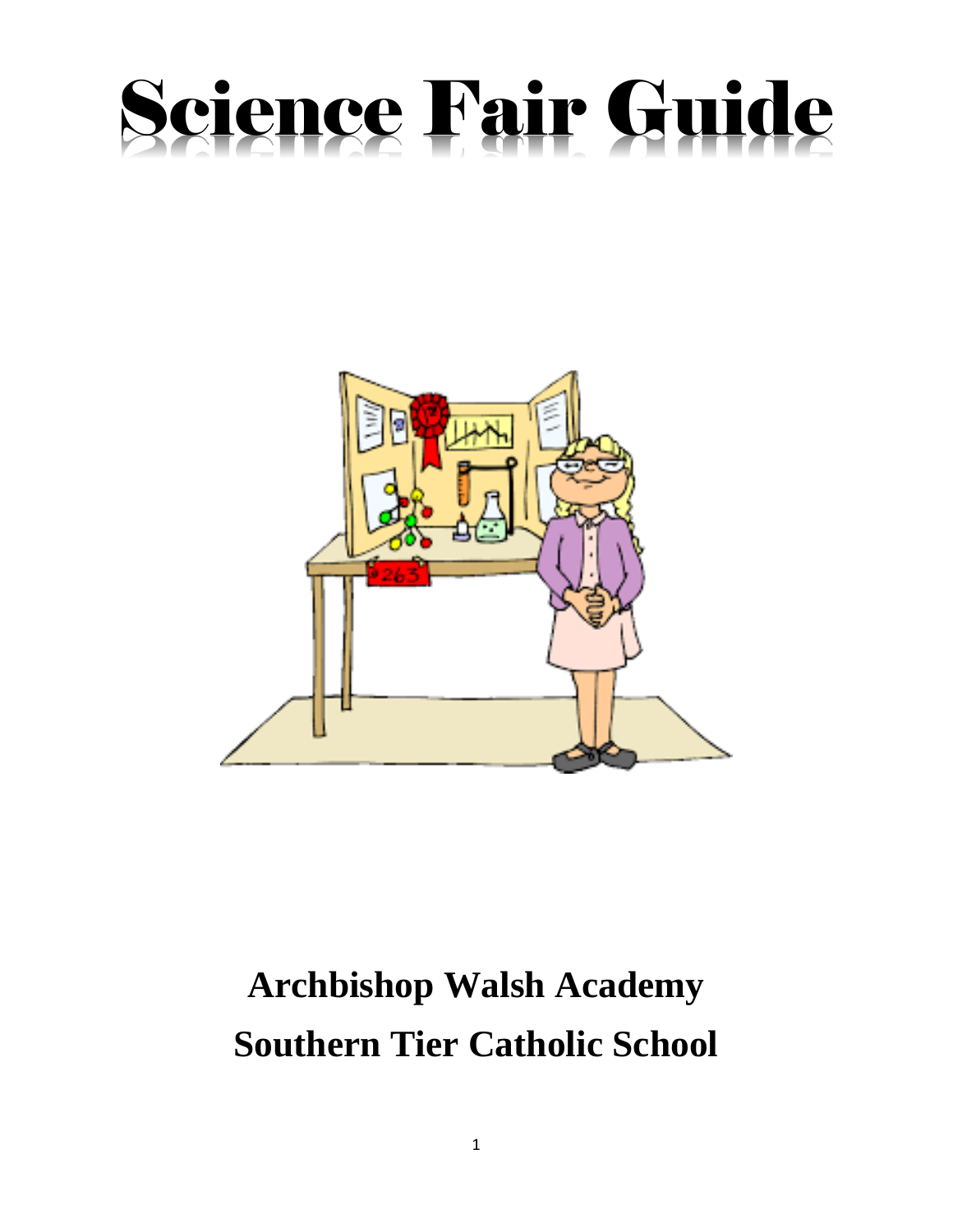#### Dear Families,

All students in grades 5-12 are required to complete a Science Fair project. This should be a fun learning opportunity for students. Here are some tips on how to help your children have a positive Science Fair experience.

- Parental assistance and encouragement significantly impacts your children. This is an opportunity for the students to create and discover on their own.
	- o Though individual teachers may allow time for in class work on this project, most of the work will be done outside of school hours. Students who need to use school facilities and equipment must make arrangements with their teachers.
- Projects must be approved by teachers.
- Please encourage your child to start working on their project as soon as it is assigned. They will need time to explore, adjust and possibly start over again.
- Encourage students to be risk takers, to be creative in their approach to choosing a topic and solving a scientific problem.
- Failure is a part of the scientific process. Please encourage your students to persevere, learn from their mistakes and to make adjustments.
- Remember that negative or unexpected results are not necessarily mistakes or failures, they are answers to the research question.
- The primary objective of our Science Fair is to facilitate a hands on, independent learning experience for our students. Students are graded by their individual teacher based on grade level and curriculum requirements.
- The judging and awarding of prizes allows students to compete for the privilege of moving on to regional science fairs. It is essential that parents model good sportsmanship for their children and all of our students. If a student does not win, please remind them that placings in a competition are the result of one panel of judges on one day. Disparaging of other students' projects is unsportsmanlike and unacceptable. The judges' decisions are final.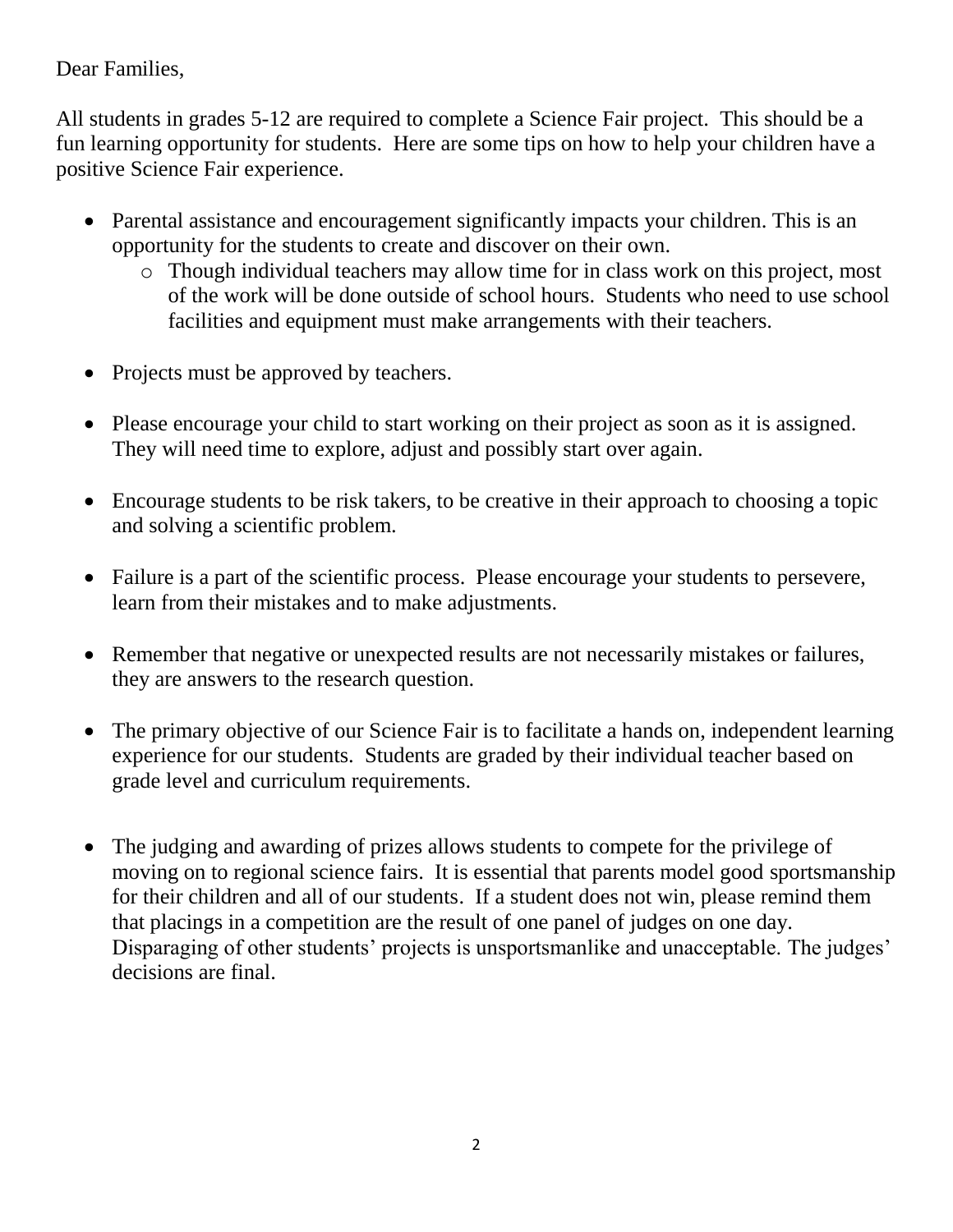# **The Scientific Process**

# 1. **Create a science journal in which to keep your notes**.

This may be the traditional bound composition notebook or digital notes that will be printed and placed in a binder to be displayed on the science fair table. Record your initial thoughts on choosing a project, background research, data and observations.

# 2. **Choose a topic which interests you.**

Be original! Ask a question about something that peaks your curiosity! Take safety into consideration. All projects must be approved by your teacher. Use of human subjects requires a consent form signed by the subject or guardian. Use of live animals is strictly regulated and require teacher approval. Projects which use potentially dangerous materials require a proposal signed by a parent. The proposal will be reviewed by the teacher and administration for approval.

# 3. **Ask a focused research question**.

# 4. **Research your question.**

Use books, journals or credible websites. Be sure to keep track of your citations in your journal including URLS for web based articles, authors, book or journal titles, publishers, publication dates, city of publication for books. This information will be used later to create your bibliography using a citation generator. *URLs ALONE ARE NOT CITATIONS!*

5. **Form a hypothesis.** The hypothesis should be a prediction in statement form based on the information you gathered in your research. The hypothesis must be testable.

# For example:

*"If plants are grown under ultraviolet light for twenty four hours a day, they will grow faster than plants grown in ultraviolet for shorter amounts of time because increased amounts of light increases the rate of photosynthesis."*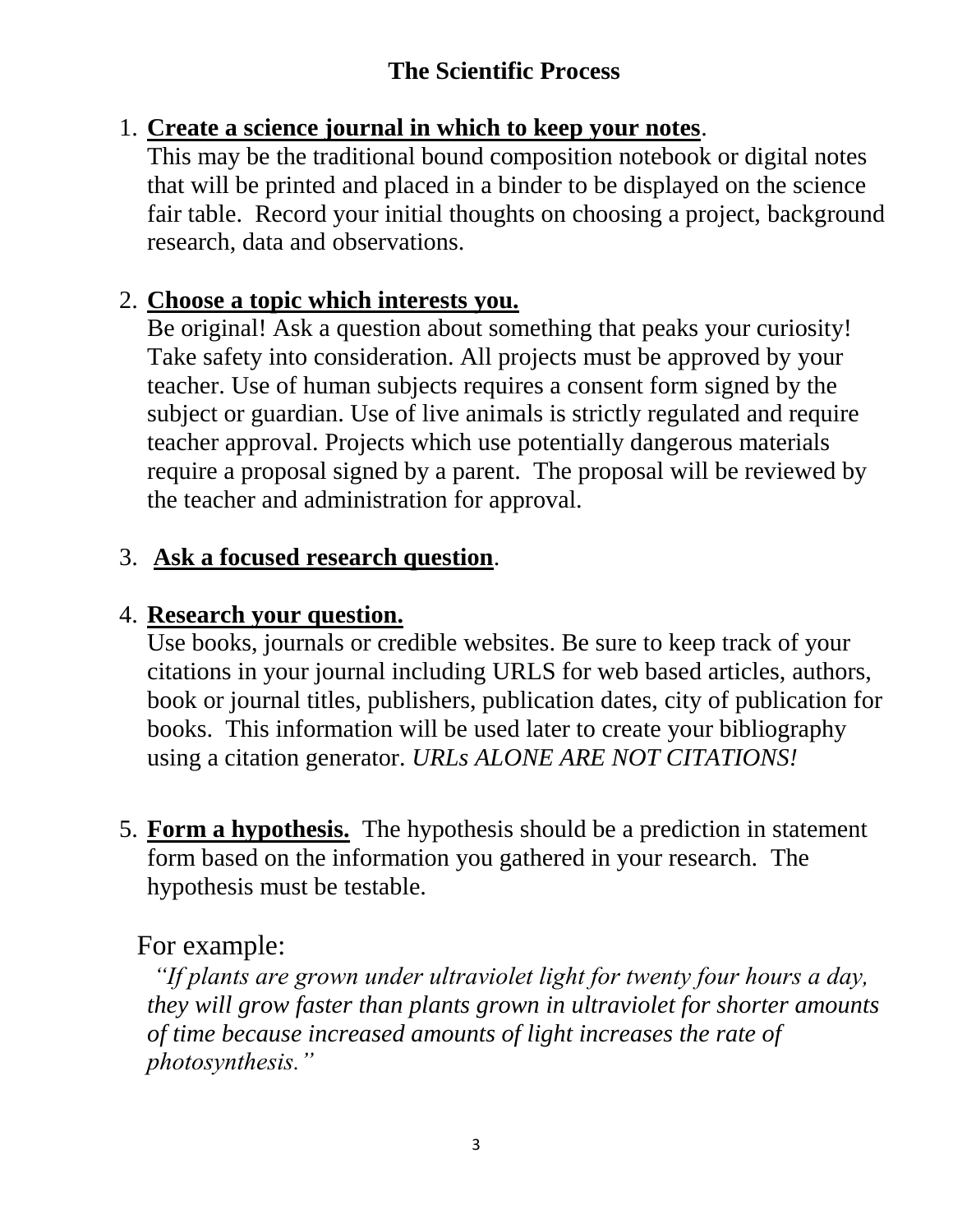# 6. **Plan your experiment.**

**Materials** List all materials you will use.

 **Methods** In paragraph form, write all of the steps you will take to carry out your experiment.

# **7. Define your variables.**

**Independent Variable** - The variable that you change for experimental purposes.

**Example**: Amount of time plants were under UV light.

**Dependent Variable** – The variable that will be measured.

**Example**: Height of plants.

**Controlled Variables** – The variables which will be kept the same.

**Example**: Amount of water, temperature, amount of sunlight.

# **8. Carry out your experiment and collect data.**

- Create a table on which to collect quantitative (numerical) data.
	- o Independent variable will go in the left column.
	- o Dependent variable will go across the top.
	- o Average of data will go on right column.
	- o Individual Tables must not be split across pages.

# **Amount of Sunlight and Plant Growth**

|                                          | Height of<br>plants |              |              |                          |
|------------------------------------------|---------------------|--------------|--------------|--------------------------|
| Amount of<br>Sunlight<br>Time in<br>hrs. | Day 1<br>cm.        | Day 2<br>cm. | Day 3<br>cm. | Average<br>Growth<br>cm. |
|                                          |                     |              |              |                          |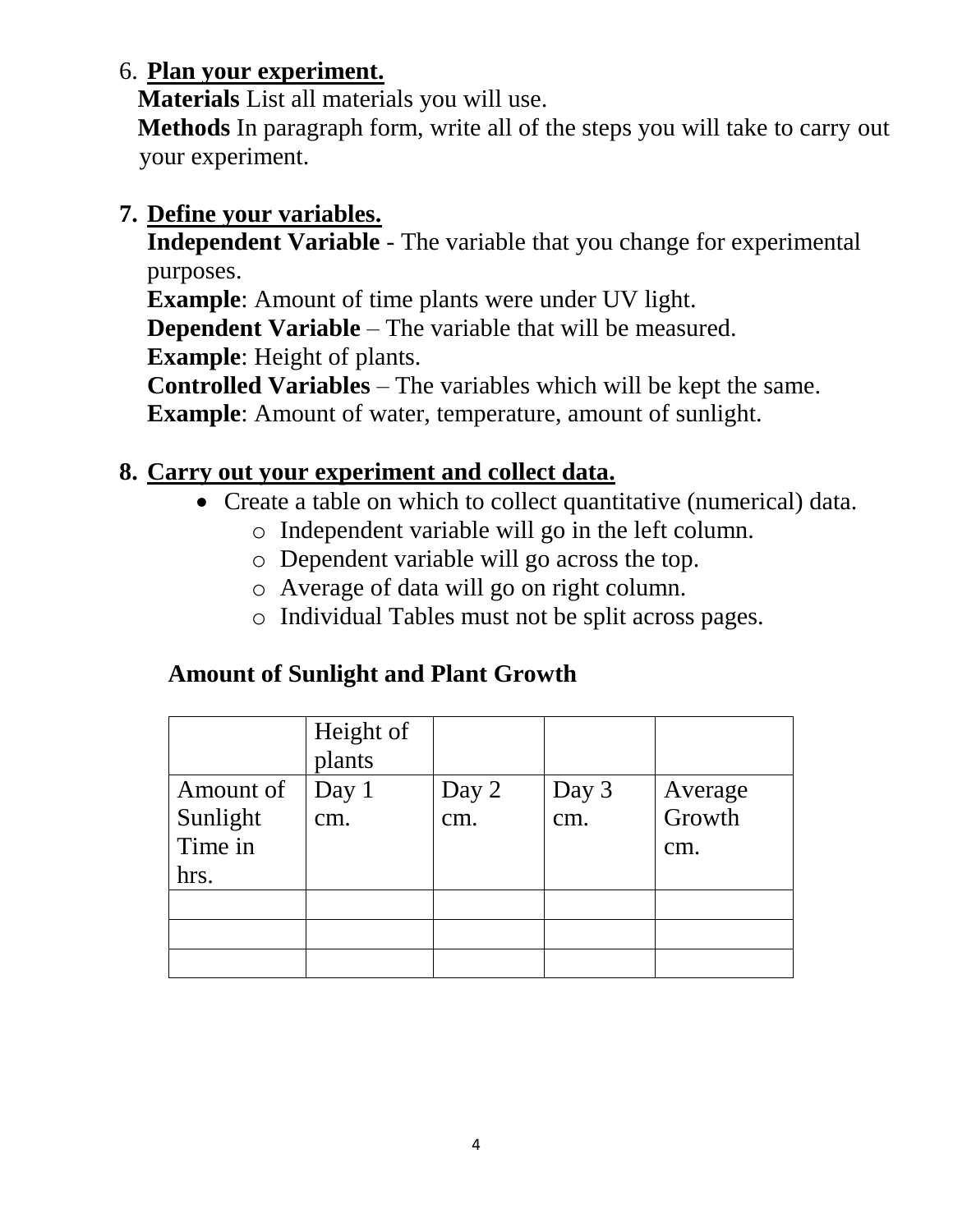#### **Observations**

- Create a table for qualitative data (observations)
	- o Individual tables must not be split between pages.

| Amount of    | Day 1 | Day 2 | Day 3 |
|--------------|-------|-------|-------|
| Sunlight     |       |       | ٠     |
| Time in hrs. |       |       |       |
|              |       |       |       |
|              |       |       |       |
|              |       |       |       |
|              |       |       |       |
|              |       |       |       |
|              |       |       |       |
|              |       |       |       |
|              |       |       |       |

#### **9. Analysis of Data**

Use a spreadsheet program to create graphs.

Use statistical analysis to analyze data.

Averages, Chi Square tests, t-Tests and R values are all tools to help you analyze your data. Your teachers will help you to determine the best method of analysis.

#### **10. Conclusions**

Now that you have collected data, you should be able to draw conclusions from your investigation. Go back to your hypothesis.

Was your hypothesis supported or not supported? Did your mathematic analysis show statistical significance? Are there clues in your background research that might help you to explain what happened? Did you need to start over? What challenges did you face? If you were to do this investigation again, what would you change? Were there problems with the procedure that you would like to fix? Were there variables that were not completely controlled for? Did your data raise new questions that you would like to investigate?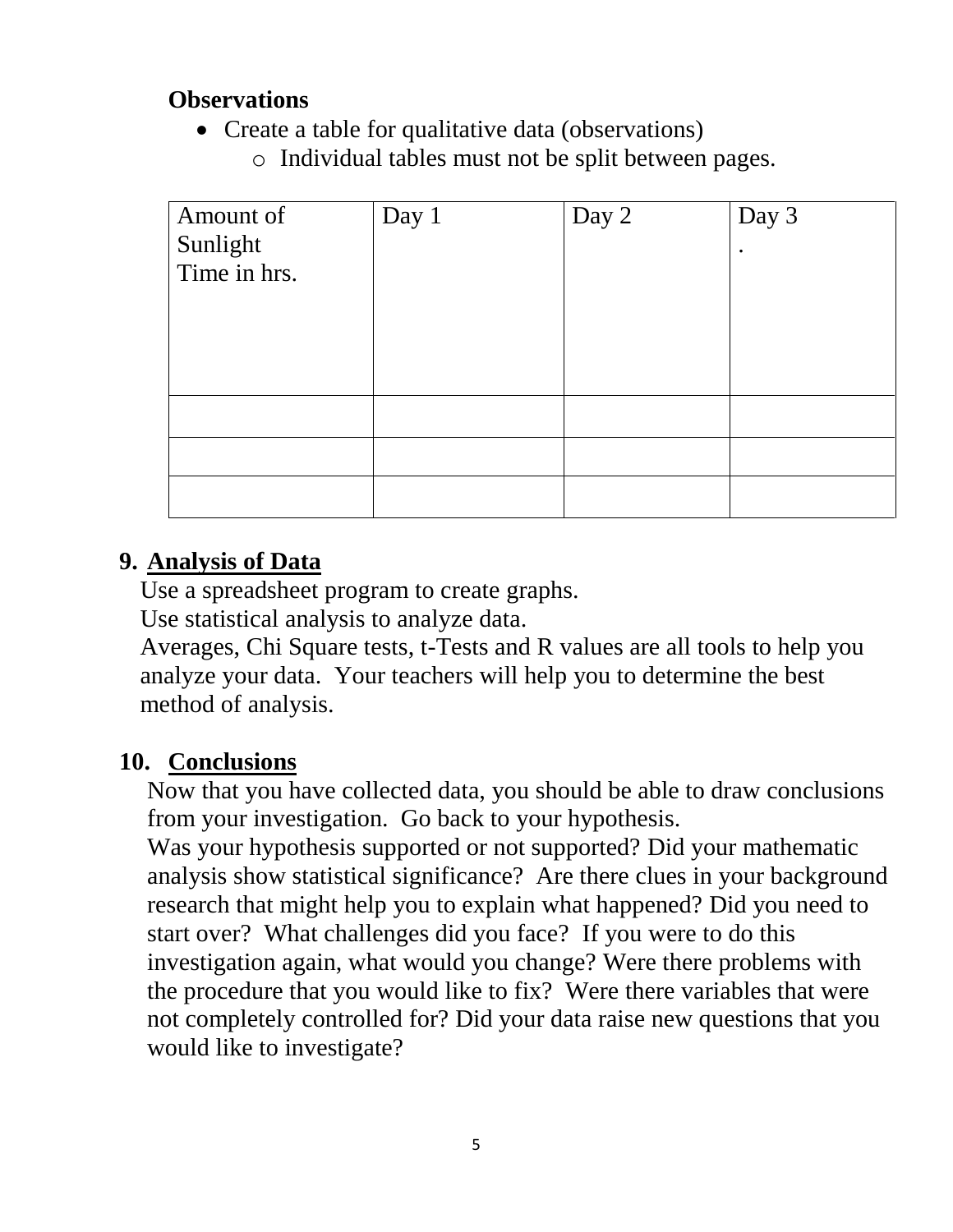# **Your Report**

Now that you have completed your investigation it is time to type your report.

- 1. **Reports must be typed in MLA format**.
- 2. **Please use Times New Roman 12 point font.** Double Spacing is preferred.
- 3. **These are the required components for your paper in order**:
	- Title Page
	- Table of Contents
	- Research Question
	- Background Research
	- Hypothesis
	- Identification of Variables
		- o Independent Variable
		- o Dependent Variable
		- o Controlled Variables
	- Materials
	- Methods
	- Data Tables
	- Quantitative Table (Numerical Values)
	- Qualitative Table (Observations)
	- Analysis of Data
	- Statistical Calculations (Your teacher will help you)
	- Graphs
	- Conclusion with Evaluation
	- Bibliography (Citations in MLA Format)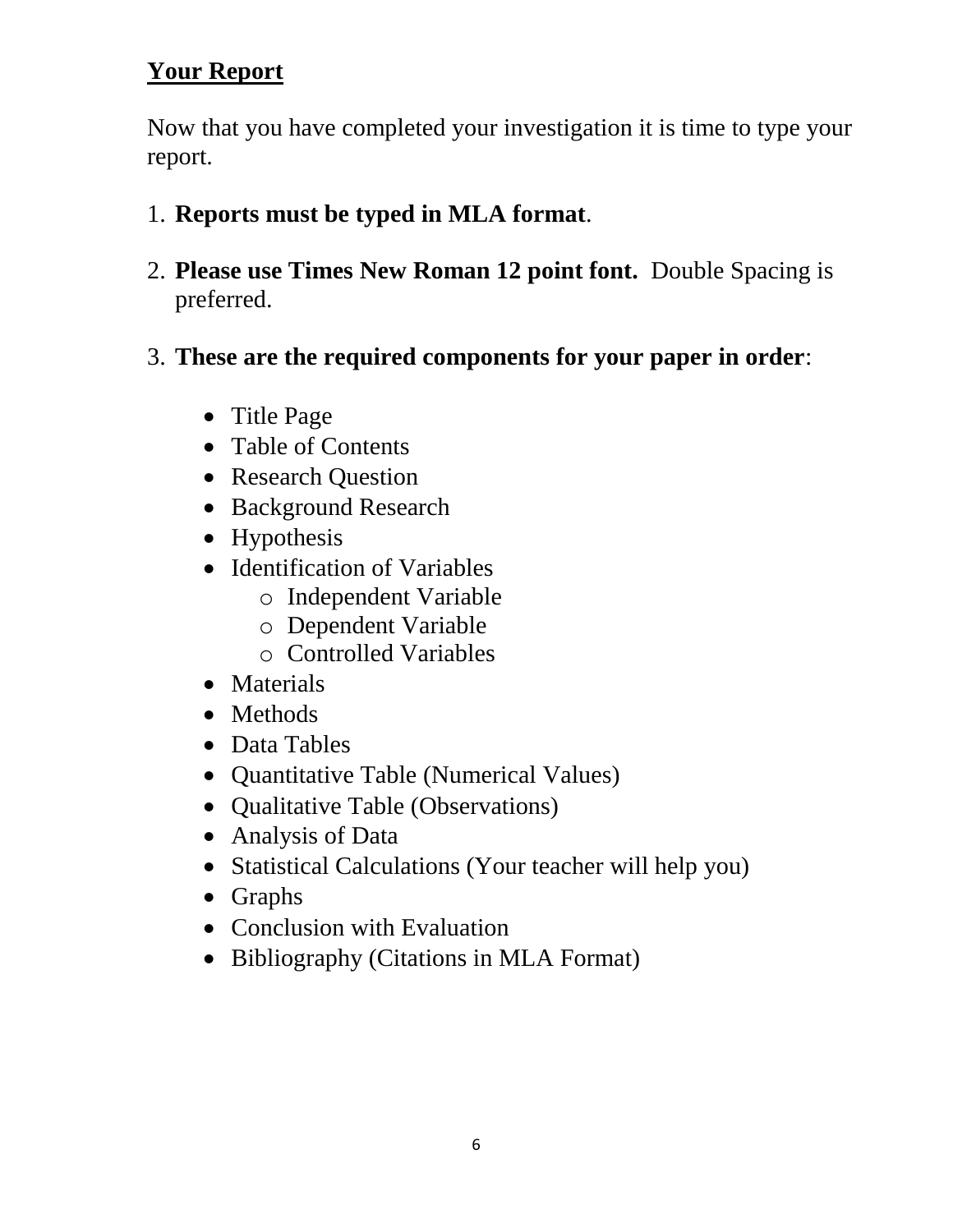#### **4. Write an abstract**

- An abstract is a summary of your report. It should be typed and no longer than a paragraph or two.
- Make 3 copies to hand to your judges. You may put multiple copies on the page and cut them apart. Abstracts will be set on your table.

#### **Abstract includes:**

Research Question Hypothesis Brief description of your procedure Brief description of your results A summary of your conclusion

## **5. Create your board**

You will need a tri-fold board. These can be purchased at Walmart, Dollar Tree, Dollar General, Staples.

You will use components from your written paper to create your board.

Font on the board should be large enough to read comfortably from three feet away.

Poster Board or construction paper can be used as a backing for pictures and printed text, graphs, tables etc. to make the board more attractive.

#### **Include:**

Title Research Question Background Research Hypothesis Variables Materials Methods (Procedures) Data Tables Graphs Photographs/Diagrams Conclusion Bibliography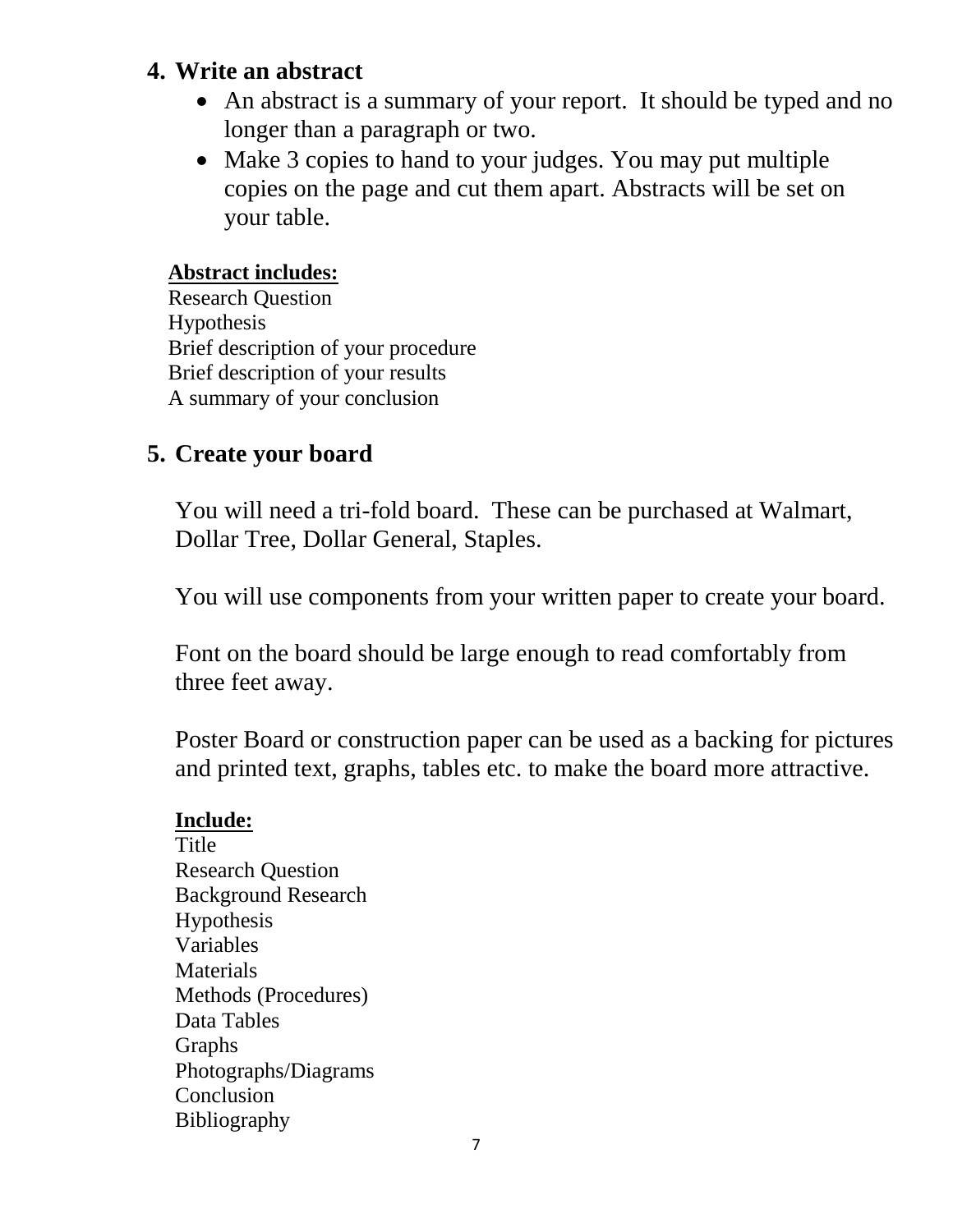# **Example of Table Set-Up**

Adjustments may be made to the layout if necessary. Text should be large enough to be read comfortably from three feet away. Board should be attractive and neatly constructed.

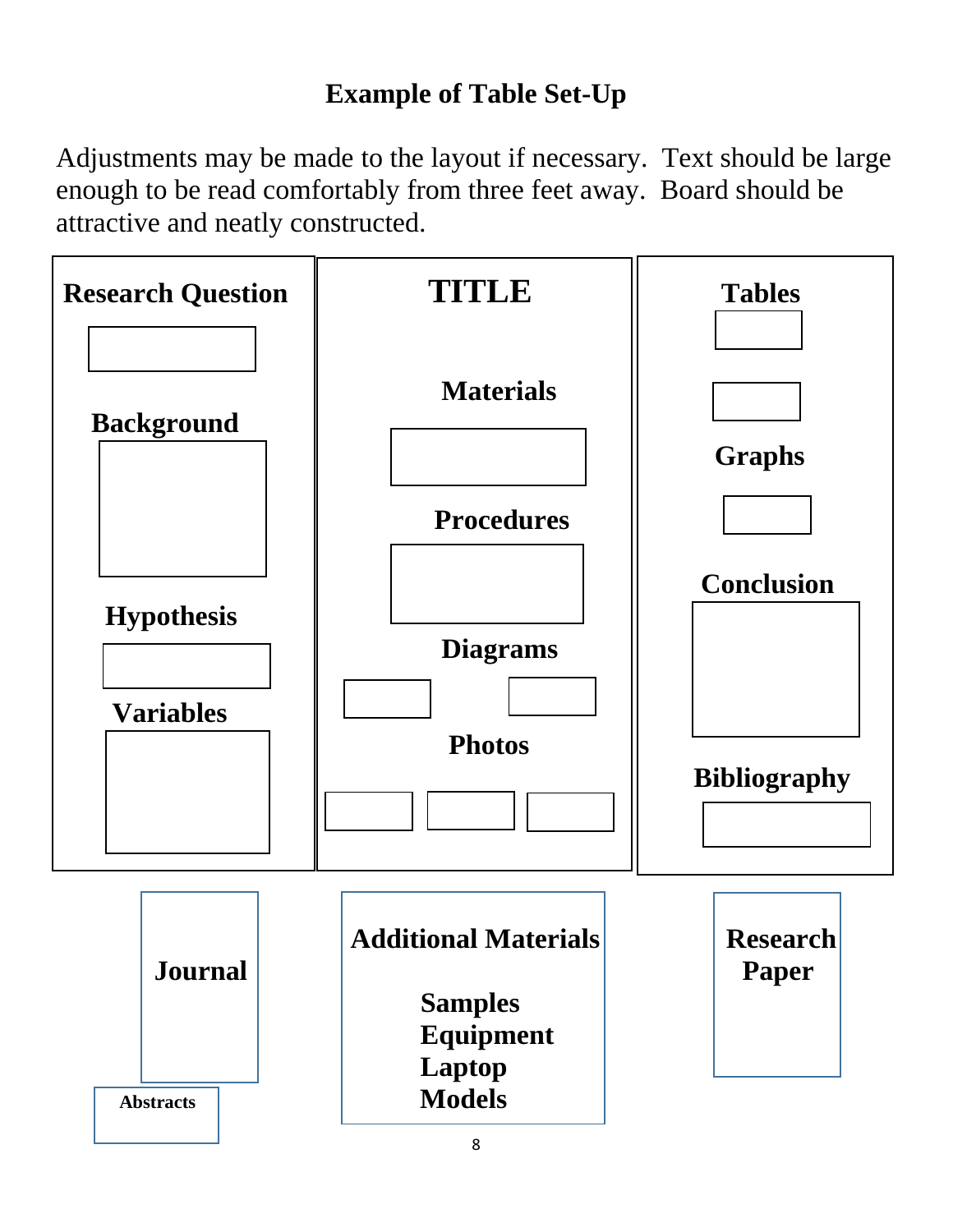#### **Archbishop Walsh/Southern Tier Catholic School Science Fair Judging Rubric**

| Student Name                             |                  |                 |                 |                |                  | Grade              |
|------------------------------------------|------------------|-----------------|-----------------|----------------|------------------|--------------------|
| Project Title                            |                  |                 |                 |                |                  | Judge's Initials   |
| Criteria                                 |                  |                 |                 |                |                  | Comments           |
| <b>Display Elements</b>                  | Absent           | Present         |                 |                |                  |                    |
| Trifold Board                            | $\Omega$         | $\overline{2}$  |                 |                |                  |                    |
| Report                                   | $\boldsymbol{0}$ | $\overline{c}$  |                 |                |                  |                    |
| Journal                                  | $\boldsymbol{0}$ | $\overline{c}$  |                 |                |                  |                    |
| Abstract                                 | $\mathbf{0}$     | $\overline{2}$  |                 |                |                  |                    |
| Additional Materials (videos,            | $\Omega$         | $\overline{2}$  |                 |                |                  |                    |
| equipment, models)                       |                  |                 |                 |                |                  |                    |
| <b>Board Elements</b>                    | Absent           | Present         |                 |                |                  |                    |
| Title                                    | $\Omega$         | $\overline{2}$  |                 |                |                  |                    |
| <b>Research Question</b>                 | $\boldsymbol{0}$ | $\overline{2}$  |                 |                |                  |                    |
| Hypothesis                               | $\boldsymbol{0}$ | $\overline{2}$  |                 |                |                  |                    |
| <b>Back Ground Research</b>              | $\boldsymbol{0}$ | $\overline{c}$  |                 |                |                  |                    |
| Variables                                | $\boldsymbol{0}$ | $\overline{c}$  |                 |                |                  |                    |
| Materials                                | $\theta$         | $\overline{c}$  |                 |                |                  |                    |
| Procedures (Methods)                     | $\mathbf{0}$     | $\overline{c}$  |                 |                |                  |                    |
| Graphs                                   | $\mathbf{0}$     | $\overline{c}$  |                 |                |                  |                    |
| Conclusion                               | $\boldsymbol{0}$ | $\overline{c}$  |                 |                |                  |                    |
| Bibliography                             | $\mathbf{0}$     | $\overline{2}$  |                 |                |                  |                    |
| Investigation                            | <b>Not</b>       | <b>Not</b>      | <b>Adequate</b> | Good           | <b>Excellent</b> |                    |
|                                          | <b>Observed</b>  | <b>Adequate</b> |                 |                |                  |                    |
| Research Question is clearly             | $\Omega$         | $\overline{2}$  | 3               | $\overline{4}$ | 5                |                    |
| stated and focused.                      |                  |                 |                 |                |                  |                    |
| Variables are clearly and                | $\overline{0}$   | $\overline{2}$  | 3               | $\overline{4}$ | 5                |                    |
| correctly defined.                       |                  |                 |                 |                |                  |                    |
| There is sufficient effort to            | $\overline{0}$   | $\overline{2}$  | 3               | $\overline{4}$ | 5                |                    |
| control environmental                    |                  |                 |                 |                |                  |                    |
| variables.                               |                  |                 |                 |                |                  |                    |
| Sufficient sample size used.             | $\mathbf{0}$     | $\overline{2}$  | 3               | $\overline{4}$ | 5                |                    |
| Creative approach to solving             | $\overline{0}$   | $\overline{2}$  | $\overline{3}$  | $\overline{4}$ | $\overline{5}$   |                    |
| the problem is evident.                  |                  |                 |                 |                |                  |                    |
| Correct Grammar and Spelling<br>evident. | $\mathbf{0}$     | $\overline{2}$  | 3               | $\overline{4}$ | 5                |                    |
| <b>Qualitative Data (Observations</b>    | $\mathbf{0}$     | $\overline{2}$  | 3               | $\overline{4}$ | 5                |                    |
| are presented and expressed              |                  |                 |                 |                |                  |                    |
| appropriately.)                          |                  |                 |                 |                |                  |                    |
| .Quantitative Data                       | $\overline{0}$   | $\overline{2}$  | $\overline{3}$  | $\overline{4}$ | 5                |                    |
| (Numerical Data is presented             |                  |                 |                 |                |                  |                    |
| and expressed appropriately.)            |                  |                 |                 |                |                  |                    |
| Mathematical analysis of data            | $\overline{0}$   | $\overline{2}$  | 3               | $\overline{4}$ | 5                |                    |
| is carried out appropriately.            |                  |                 |                 |                |                  |                    |
| Conclusions are justified by             | $\overline{0}$   | $\overline{2}$  | 3               | $\overline{4}$ | 5                |                    |
| data.                                    |                  |                 |                 |                |                  |                    |
| Board is neat and attractive.            | $\mathbf{0}$     | $\overline{2}$  | 3               | $\overline{4}$ | 5                |                    |
| Student is able to clearly and           | $\mathbf{0}$     | $\overline{2}$  | $\overline{3}$  | $\overline{4}$ | 5                |                    |
| concisely explain the project.           |                  |                 |                 |                |                  |                    |
| Student is able to answer age            | $\overline{0}$   | $\overline{2}$  | 3               | $\overline{4}$ | 5                |                    |
| appropriate questions.                   |                  |                 |                 |                |                  |                    |
| Evaluate the overall quality of          | $\mathbf{0}$     | $\overline{2}$  | 3               | $\overline{4}$ | 5                |                    |
| the project.                             |                  |                 |                 |                |                  |                    |
| <b>Column Totals</b>                     |                  |                 |                 |                |                  | <b>Total Score</b> |
|                                          |                  |                 |                 |                |                  |                    |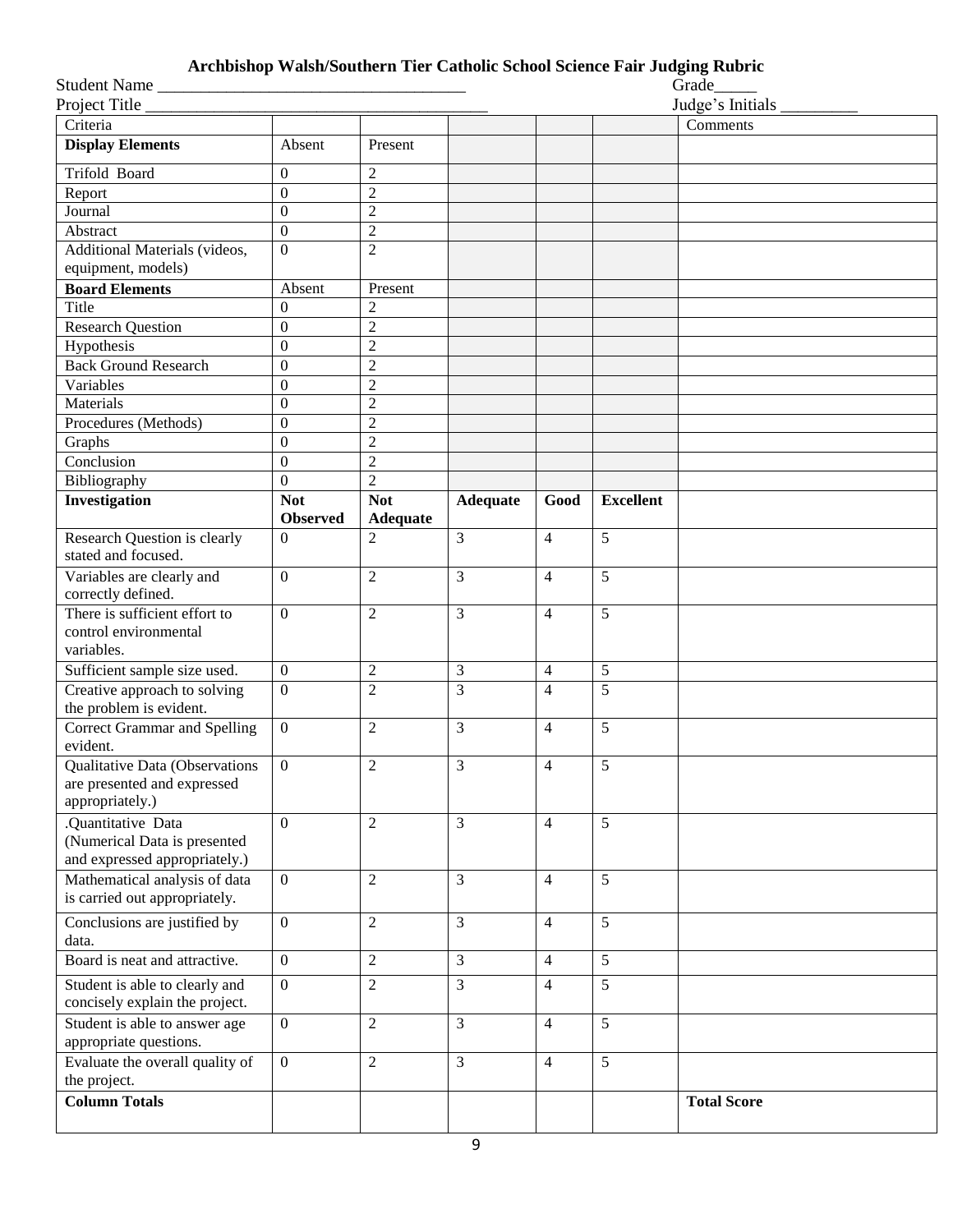#### **Important Information**

#### **All students in grades 5-12 must complete a Science Fair project.**

#### **On the day of the Science Fair, judging will take place during the school day.**

- Judging will begin at 8:15 AM.
- Judging is not open to the public.

#### **All Materials must be set up in the gym by 8:00 AM on the day of the fair.**

- **BOARDS MUST BE FINISHED AND HANDED IN ON TIME!**
	- o **Boards will not be accepted after judging has begun.**
	- o **Students will not be permitted to assemble boards and displays after judging has begun.**
	- o **Students must present to a judge upon request. Refusal to do so will result in disqualification.**

#### **An awards ceremony will be held at 6:00 PM in the gym on the evening of the Science Fair.**

- The ceremony is open to the public.
- Student attendance is mandatory.
- Doors will open at 6:00, students should stand by their boards to answer any questions from the public.
- Awards will be announced promptly at 6:30.
- Students are required to wear their uniforms.

#### **These items are required for the Science Fair:**

- Tri-Fold Board
- Science Journal
- Typed Report
- Three (3) copies of the abstract to be handed to judges

#### **Additional Materials may be placed on the table to enhance your display.**

- Models
- Videos
- Equipment
- Samples